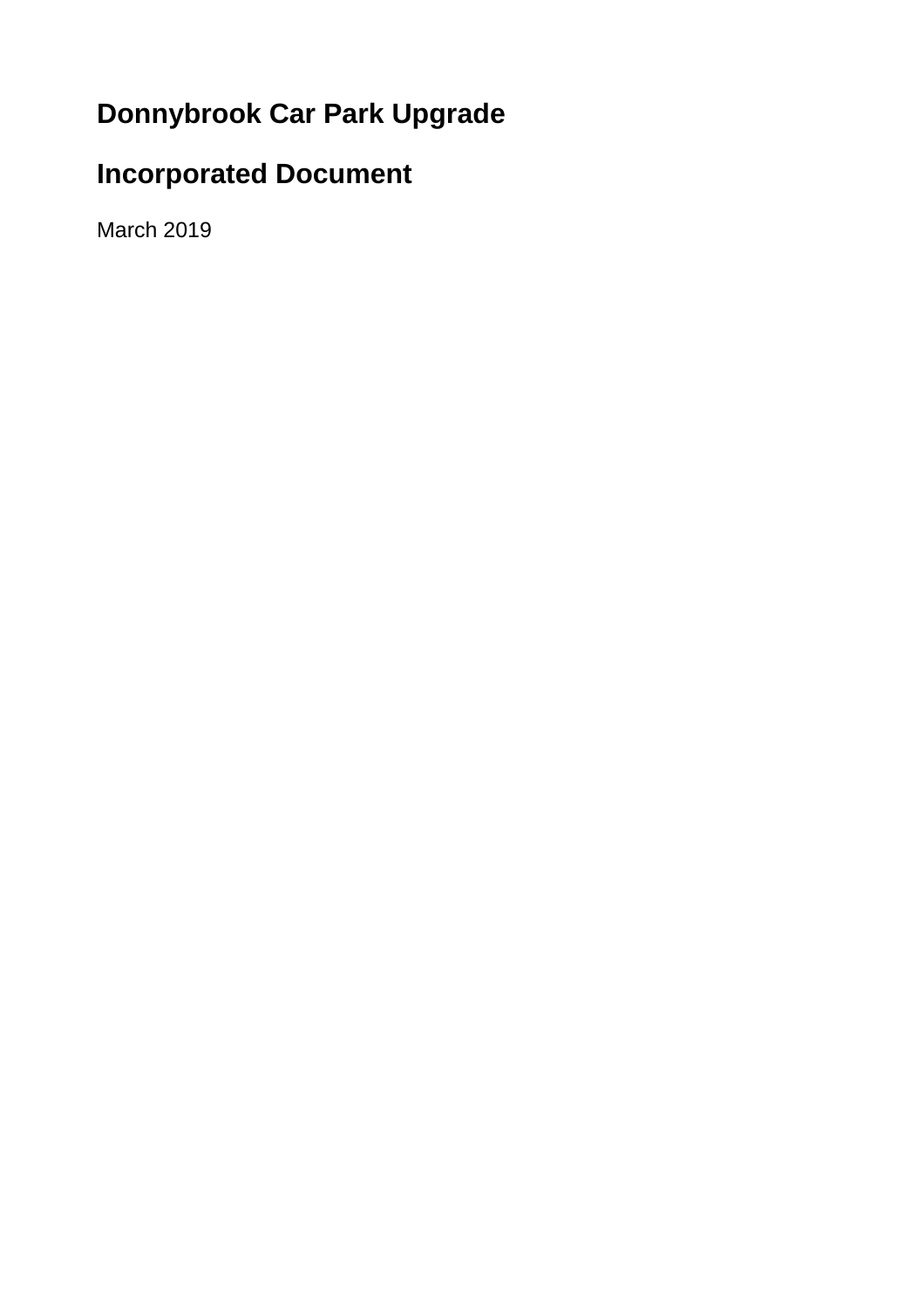# **1. INTRODUCTION**

- 1.1 This document is an incorporated document in the Whittlesea Planning Scheme (planning scheme) and is made pursuant to section (6)(2)(j) of the *Planning and Environment Act 1987*.
- 1.2 The land identified in Clause 3 of this document may be used or developed in accordance with the specific control in Clause 4 of this document.
- 1.3 The control in this document prevails over any contrary or inconsistent provision in the planning scheme.

## **2. PURPOSE**

2.1 The purpose of the control in Clause 4 is to permit and facilitate the use and development of the land described in Clause 3 for the Donnybrook Car Park Upgrade (project).

## **3. LAND TO WHICH THIS INCORPORATED DOCUMENT APPLIES**

3.1 The control in this document applies to the land shown as SCO6 on the planning scheme maps forming part of the Whittlesea Planning Scheme.

# **4. CONTROL**

### **Exemption from planning scheme requirements**

- 4.1 Despite any provision to the contrary or any inconsistent provision in the planning scheme, no planning permit is required for, and no provision in the planning scheme operates to prohibit, restrict or regulate, the use and development of the project land for the purposes of the project.
- 4.2 The project includes but is not limited to:
	- a) Use of land and buildings and works for a car park, including bus bays and associated transport interchange facilities, and widening and alteration to Springs Road, Donnybrook.
	- b) Use of land and buildings and works for *Railway station* and *Bus terminal*, including associated structures and development of roads, cuttings, batters and fill, communications, electrical infrastructure and public transport related infrastructure.
	- c) Use and development of the project land for ancillary activities to the use and development described in Clause 4.2(a) and (b), including but not limited to:
		- i. Use and development of lay down areas for construction purposes.
		- ii. Use and development of temporary site workshops, storage, administration and amenities buildings, vehicle parking areas and access roads.
		- iii. Constructing fences, temporary site barriers and site security.
		- iv. Displaying construction, directional or identification signage.
		- v. Removing, destroying and lopping trees and removing vegetation, including native vegetation.
		- vi. Demolishing and removing buildings and works.
		- vii. Constructing and carrying out earthworks and works to create bunds, mounds and landscaping, salvage artefacts, and to alter drainage, services and utilities, and temporary stockpiling of excavation material.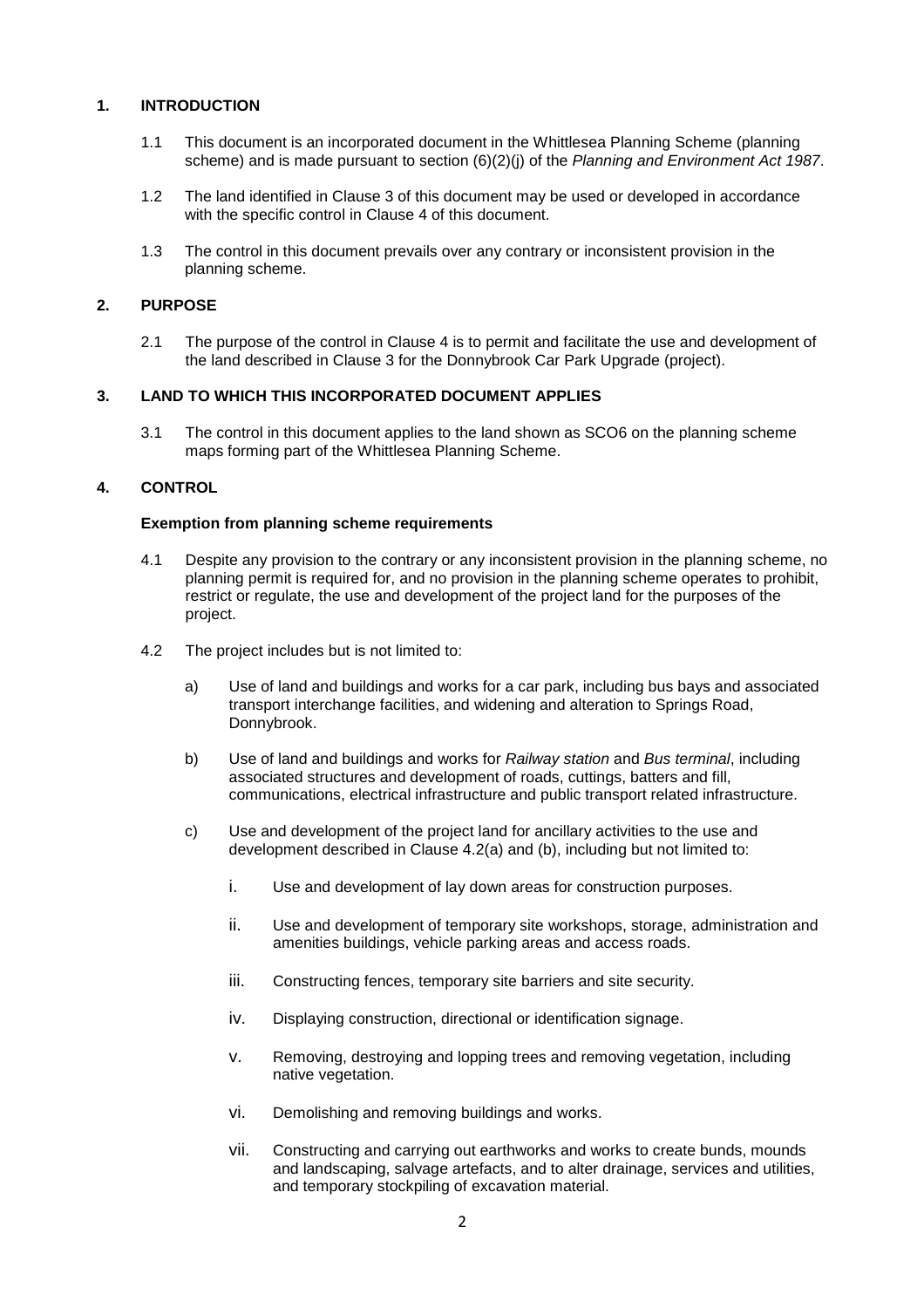- viii. Subdividing and consolidating land resulting from works required for the project.
- ix. Creating or altering access to a road in a Road Zone.
- d) Any use or development that the Minister for Planning confirms in writing is for the purposes of the project.
- e) Land uses in italics have the same meanings as in Clause 73.03 (Land Use Terms) of the planning scheme.

## **Conditions**

- 4.3 The use and development permitted by this document must be undertaken in accordance with the following conditions:
- 4.4 Urban Design Principles
	- 4.4.1 Prior to the commencement of any buildings or works (excluding preparatory buildings and works in Clause 4.10), a development plan must be prepared to the satisfaction of Whittlesea City Council that achieves the following urban design principles:
		- a) Provide safe and direct pedestrian and cyclist linkages with clear sightlines to Donnybrook station, the future pedestrian overpass and adjacent residential developments.
		- b) Ensure the design treatment at car park edges addresses safety and amenity for existing properties.
		- c) Car and bus access to the car park must consider the relationship with key access points of the adjacent residential development.
		- d) Ensure the car park does not preclude the future provision of a sleeved development and the car park edge treatments do not prejudice future development opportunities on adjoining land (as identified in the *Lockerbie Precinct Structure Plan, May 2012*).

### 4.5 Native vegetation

4.5.1 The removal, destruction or lopping of any native vegetation must meet the conditions and offset requirements of Section 4.0 of the *Lockerbie Native Vegetation Precinct Plan, May 2012*.

### 4.6 Heritage management

- 4.6.1 Prior to the commencement of development (excluding preparatory buildings and works under Clause 4.10.2) on project land affected by the Heritage Overlay, documentation must be prepared to the satisfaction of the Minister for Planning (except as otherwise agreed by the Minister for Planning). The documentation must include:
	- a) Site plans and elevations showing the proposed development.
	- b) An assessment of the impact of the proposed development on the heritage place.

# 4.7 Traffic management

4.7.1 Prior to the commencement of any buildings or works, a Traffic Management and Pedestrian Plan must be prepared to the satisfaction of Whittlesea City Council that addresses traffic and pedestrian management. The plan must: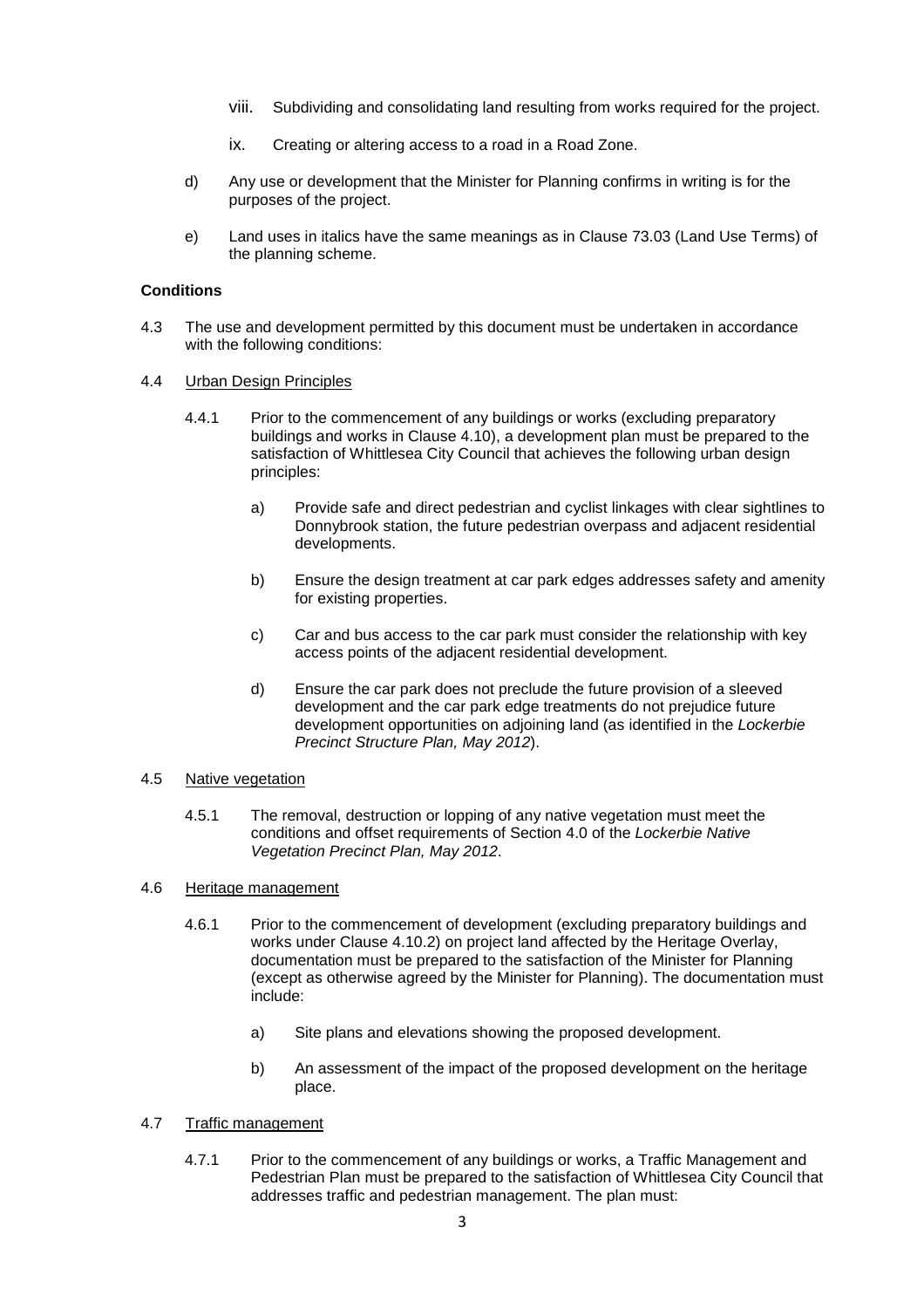- a) Consider any disruption to affected stakeholders, adjacent landowners and occupiers, commuters and the community in developing the timing and methodology for any building or works.
- b) Consider Council's and other stakeholders' operational requirements, plans and events during planning for construction activities and consider these constraints in construction plans and program.
- c) Identify and assess the traffic impacts of the buildings or works.
- d) Detail the traffic and vehicular management measures to be used, both on site and outside of the direct works area, which will mitigate the impacts of the buildings or works.
- e) Assess the effect of proposed traffic and pedestrian management measures on traffic and pedestrian movements in adjoining streets.
- 4.8 Creating or altering access to roads
	- 4.8.1 Any buildings or works to create or alter access to a road declared as a freeway or arterial road under the *Road Management Act 2004*, or on land owned by the Roads Corporation for the purpose of a road, must be undertaken to the satisfaction of the Roads Corporation in consultation with Whittlesea City Council, following the preparation of a traffic impact assessment, except as otherwise agreed by the Roads Corporation.
	- 4.8.2 Before a plan of subdivision is certified under the *Subdivision Act 1988*, the consent of the Roads Corporation must be obtained to subdivide land adjacent to a road declared as a freeway or arterial road under the *Road Management Act 2004*, or on land owned by the Roads Corporation for the purpose of a road.
- 4.9 Other conditions
	- 4.9.1 Unless otherwise stated, the conditions set out in Clause 4 must be satisfied prior to the commencement of development (excluding preparatory buildings and works under Clause 4.10). The conditions may be satisfied in separate components or stages of the project, however each condition must be satisfied prior to the commencement of development for that component or stage.
	- 4.9.2 The plans and documentation required under Clause 4 may be amended from time to time to the satisfaction of the Minister for Planning or relevant approving authority. In deciding whether a plan or document is satisfactory or whether to consent to an amendment to a plan or document, the Minister for Planning or relevant approving authority may seek the views of Whittlesea City Council or any other relevant authority.
	- 4.9.3 The use and development of the project must be undertaken in accordance with this document and the approved plans and documentation.

### 4.10 Preparatory buildings and works

- 4.10.1 Preparatory buildings and works may commence on the land described in Clause 3 before the conditions set out in Clause 4 are satisfied.
- 4.10.2 Preparatory buildings and works include but are not limited to:
	- a) Works, including vegetation removal, where, but for this incorporated document, a planning permit would not be required under the provisions of the planning scheme.